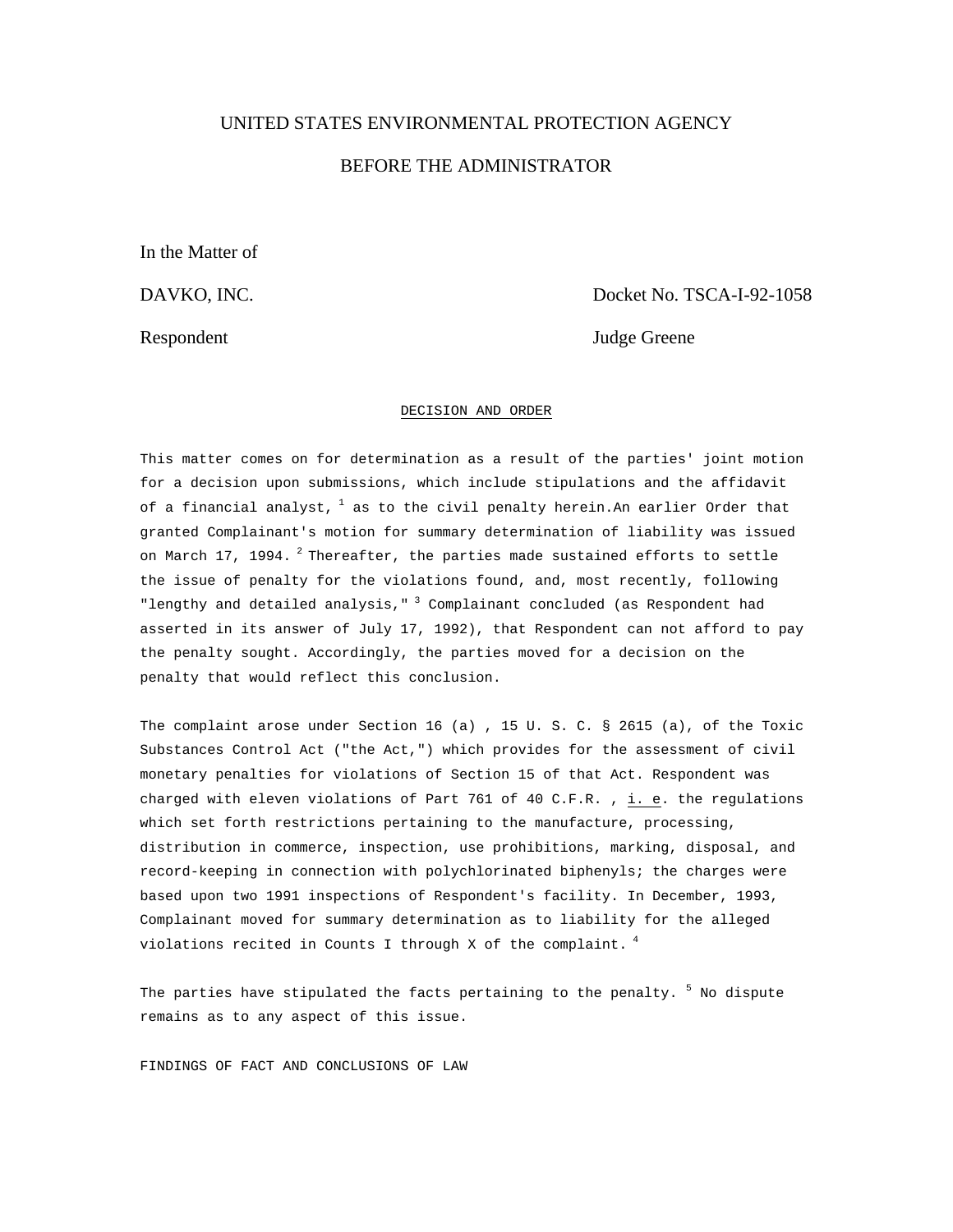1. EPA has jurisdiction over the subject matter of the complaint.

2. Respondent's principal asset is an approximately 73 acre former wire and tubing manufacturing facility located on Aspetuck Ridge Road in New Milford, Connecticut ("the "facility"). Respondent was formed for the purpose of purchasing, and later selling or renting, the facility.  $^6$ 

3. Section 16 (a) (2) (B) of the Act requires the EPA Administrator, in determining the amount of a civil penalty, to take into acount the nature, circumstances, extent, and gravity of the [violations] , and with respect to the violator, ability to pay, effect on ability to continue to do business, any history of prior such violations, the degree of culpability, and such other matters as justice may require. 15 U.S.C. §2615(a)(2)(B).

4. EPA's April 9, 1990 "Polychlorinated Biphenyls (PCB) Penalty Policy" provides, among other things, that penalties may be adjusted downward in light of a Respondent's ability to pay and ability to continue in business. The Penalty Policy specifically states that "[n]ormally, EPA will not seek a civil penalty that exceeds the violator's ability to pay and, therefore, to continue in business." <sup>8</sup>

5. On or about July 17, 1992, Respondent answered the complaint, and, in doing so, raised a claim of inability to pay the penalty proposed in the complaint for the alleged violations.

6. On or before November 29, 1993, Respondent submitted an undated cover letter addressed to the presiding administrative law judge entitled "Enclosed please find Defendant's Prehearing Exhibits in the Matter of Davko Inc. Docket No. TSCA-I-92-1058." Twelve documents pertaining to Respondent's financial condition and claim of inability to pay were attached thereto.

8. In connection with its assertion of inability to pay, respondent submitted detailed financial information to EPA to support such assertion.

9. During the course of this enforcement action, Complainant conducted a lengthy and detailed analysis of Respondent's f inancial condition which, until recently, found that Respondent could pay the penalty proposed in the complaint based upon anticipated future cash flow potential upon the sale of the facility at or near the company' s asking price of \$9,000,000.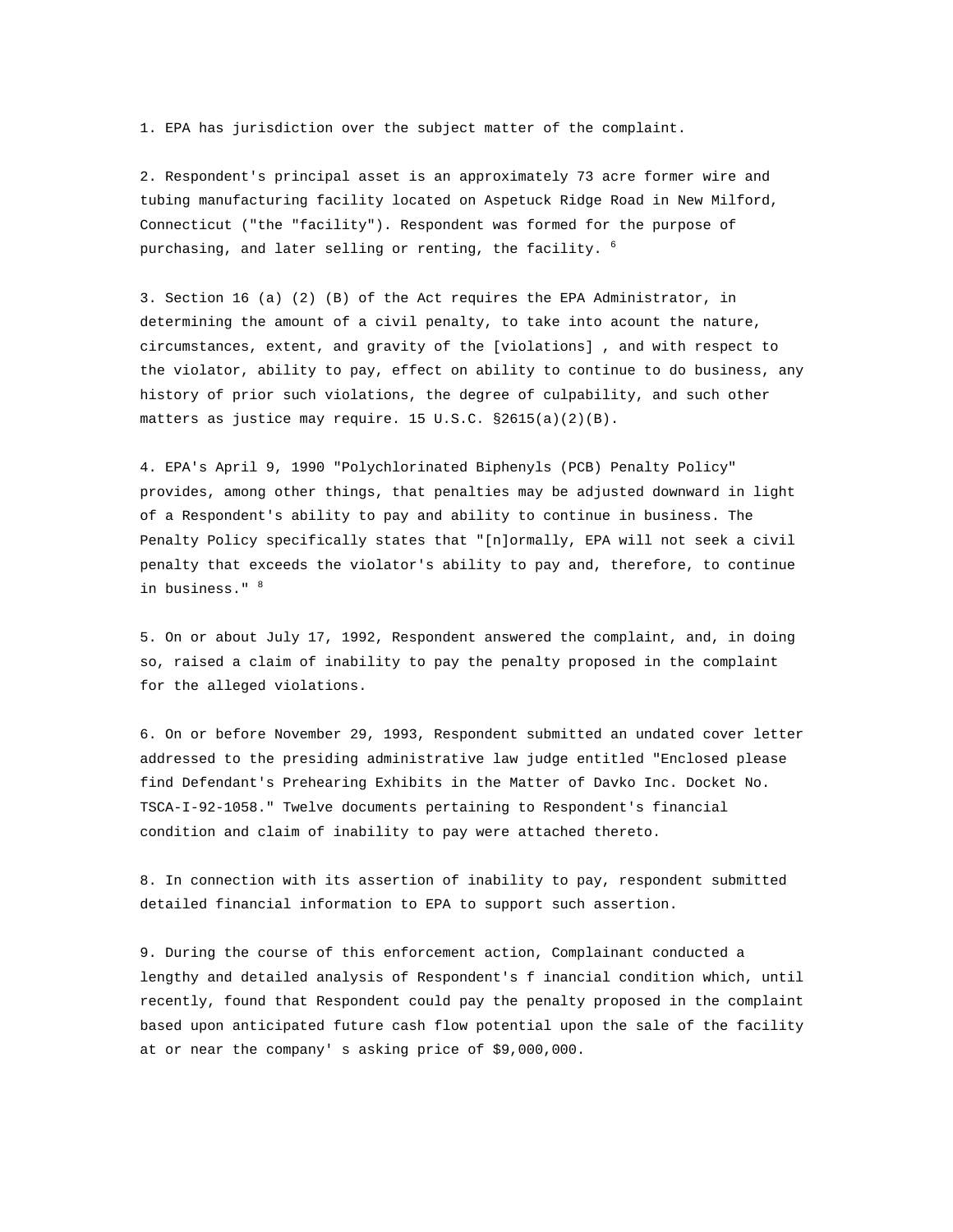10. Complainant's recent analysis of Respondent's financial condition included an independent appraisal of the fair market value of Respondent's facility and, on the basis of that appraisal, Complainant now concludes that Respondent does not have the ability to pay the penalty proposed in the Complaint. This change is due to a marked decrease in Respondent's anticipated future cash flow potential based upon the sale of the the facility. The facility is believed to have a fair market value that is significantly less than 9,000,000.

11. Respondent having advanced a valid claim of inability to pay, the assessment of a civil penalty of zero (0) dollars is appropriate in the circumstances.

12. Respondent waives any defenses it may have as to jurisdiction and venue, and waives its right to a judicial or administrative hearing on any issue of law or fact set forth in the complaint. 9

13. This Decision and Order (hereafter "Order"] relates only to those claims for civil penalties under section 16(a) of TSCA based on the violations alleged in the complaint, and found by the Order Granting Partial "Accelerated Decision" of March 17, 1994. Accordingly, this Order does not prevent or limit the application of section 7 of the Act (15 U.S.C. § 2606) or prevent the United States or EPA from bringing any action regarding claims not addressed by the complaint filed in this action (including any criminal liability of Respondent) or claims arising or violations which continue after the date of this Order.

14. This Order does not limit any other rights or remedies available to the United States including, but not limited to, institution of proceedings for civil or criminal contempt or injunctive relief for violations which continue after the date of this Order or for violations of any provisions of applicable law.

15. This Order does not limit Respondent's right to defend against claims brought by the United States or EPA in any such subsequent enforcement action.

16. Each party shall bear its own costs and fees in this action.  $^{10}$ 

### ORDER

1. Accordingly, it is ordered that no penalty is to be assessed against Respondent Davko, Inc., for the violations previously found, since Respondent's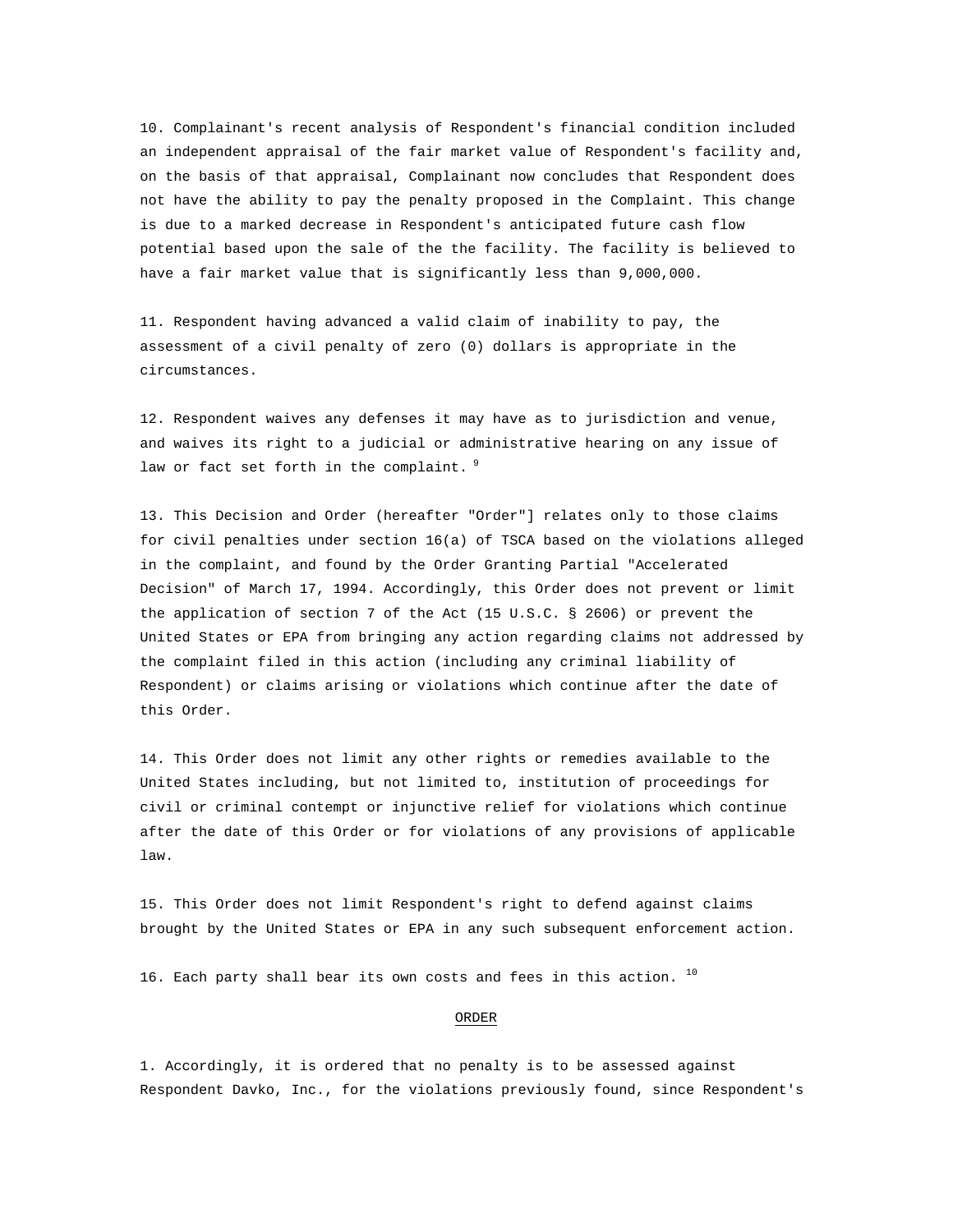inability to pay the penalty proposed for such violations reduces the appropriate assessment to zero.

2. Each party shall bear its own costs and fees in this action.

J. F. Greene

Administrative Law Judge

Dated: May 13, 1997

Washington, D.C.

<sup>1</sup> **Joint Motion** for Initial Decision, March 5, 1997.

<sup>2</sup> **Order Granting** (Complainant's) **Motion** (of December 5, 1993), **for Partial 'Accelerated' Decision,** March 17, 1994, appended hereto and made a part hereof as Attachment B.

<sup>3</sup> **Joint Stipulations** by the parties, #11, at 4 of the **Joint Motion.**

4 Count XI of the complaint was dismissed without prejudice, pursuant to Complainant's indication in its

December, 1993, motion, that it would seek to withdraw that count. **Order Granting Motion for Partial** 

**"Accelerated Decision,"** of March 17, 1994.

<sup>5</sup> The parties' joint stipulations are appended hereto and made a part hereof as Attachment A.

 $6$  **Joint Notion,** at 2,  $\parallel$  1.

 $^7$  See "Notice of Availability of Polychlorinated Biphenyls Penalty Policy," 55 Fed. Reg. 13,955 (April 13, 1990).

<sup>8</sup> **Joint Motion** at 3, ¶ 4.

<sup>9</sup> **Stipulation 15,** at 5 of the **Joint Motion.**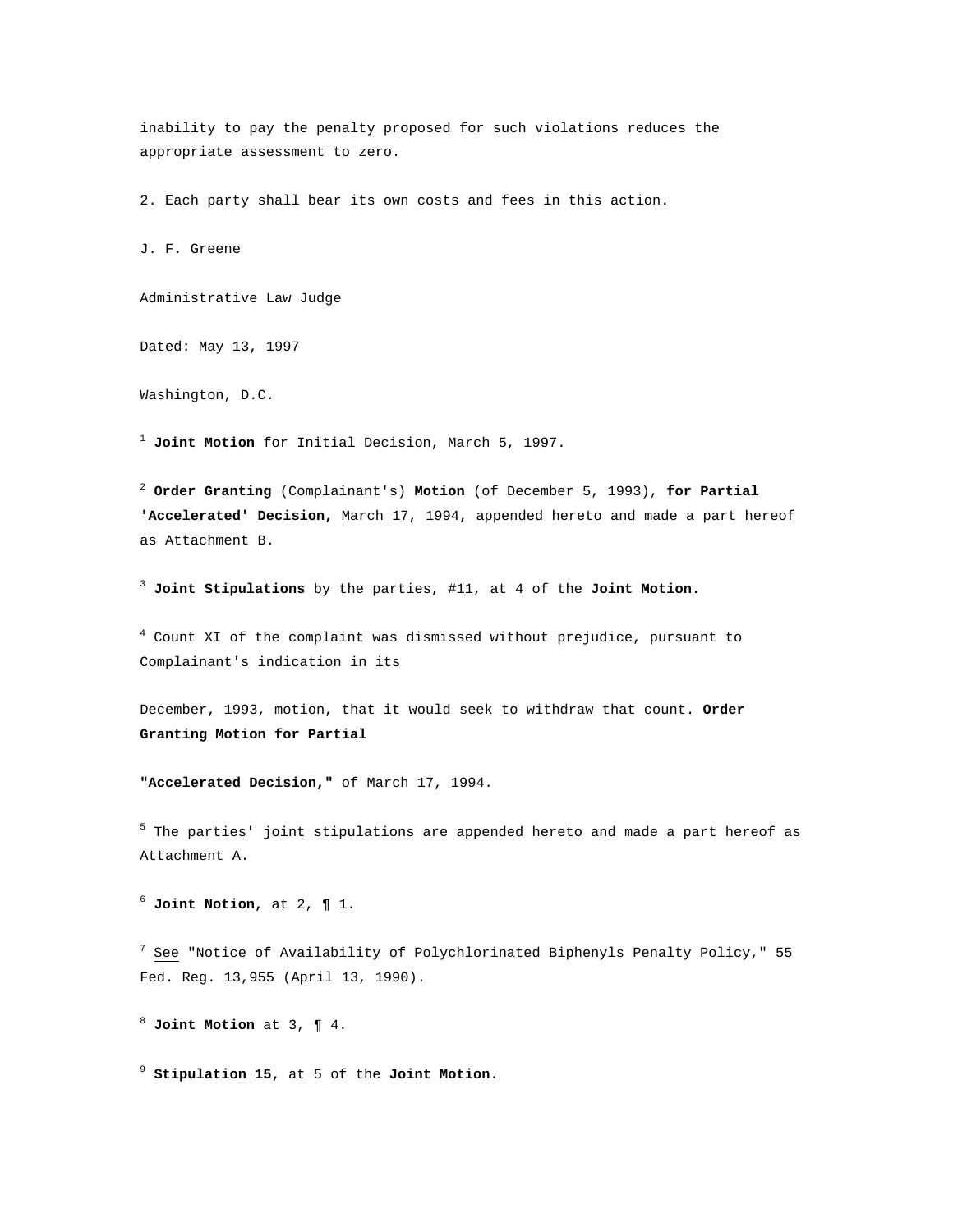10 Stipulation 19, **Joint Motion** at 6.

Attachment A -Stipulations

#### Joint Stipulations by Complainant and Respondent

The Parties to the above-entitled proceeding hereby stipulate that the following statements of fact and law are not in dispute:

9. EPA has jurisdiction over the subject matter alleged in the Complaint.

10. Respondent has asserted a claim of inability to pay in this action and submitted detailed financial information to EPA relating to such claim.

11. During the course of this enforcement action, Complainant conducted a lengthy and detailed analysis of Respondent's financial condition which, until recently, found that Respondent could pay the penalty proposed in the Complaint based on anticipated future cash flow potential upon the sale of Davko's facility at or near the company's asking price of \$9,000,000.

12. Complainant's analysis of Respondent's financial condition recently culminated in an independent appraisal of the fair market value of Respondent's facility and, on the basis of that appraisal, Complainant now concludes that Respondent does not have the ability to pay the penalty proposed in the Complaint. This change is due to a marked decrease in Respondent's anticipated future cash flow potential upon the sale of the Davko facility which is believed to have a fair market value that is significantly less than the aforementioned asking price. See Attachment A (Affidavit of EPA Financial Analyst Kimberly A. Zanier).

13. The Consolidated Rules of Practice, at 40 C.F.R.§ 22.20(a), provide that an accelerated decision may be rendered "if no genuine issue of material fact exists and a party is entitled to judgment as a matter of law, as to all or any part of the proceeding."

14. As to Counts I through X of the Complaint, inclusive, the Parties find it appropriate that this Court grant an accelerated decision on the issue of penalty on the grounds that no genuine issue of material fact exists and the Parties are entitled to judgment as a matter of law. Based on the above, the Parties agree that Respondent has advanced a valid inability to pay claim and that the assessment of a civil penalty of zero (0) is appropriate herein.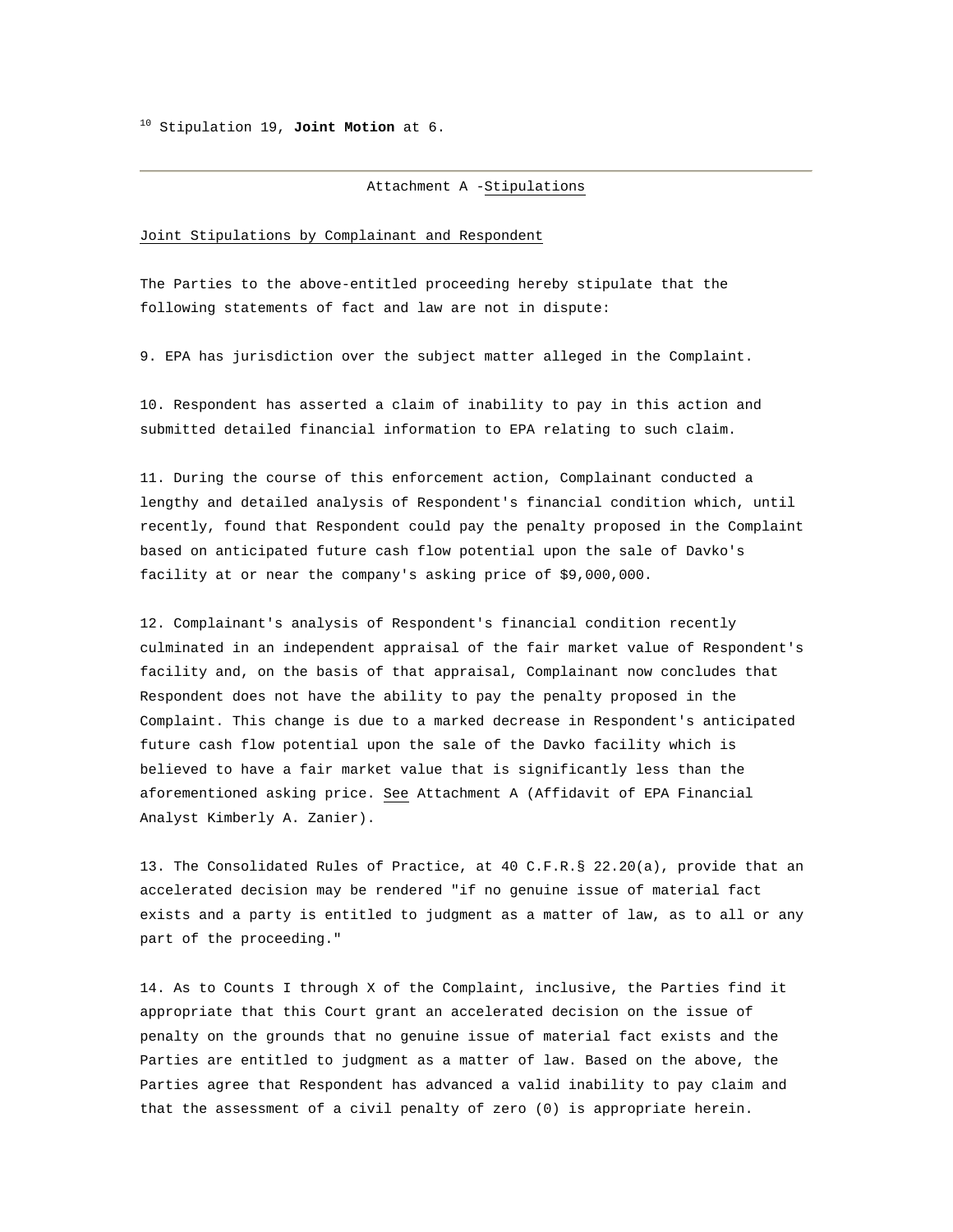15. Respondent hereby waives any defenses it might have as to jurisdiction and venue and waives its right to request a judicial or administrative hearing on any issue of law or fact set forth in the Complaint.

16. This Joint Motion encompasses only those claims for civil penalties under Section 16(a) of TSCA based on the TSCA violations set forth in the Complaint, as established by the Presiding Officer in the March 17, 1994 Liability Order. Accordingly, a ruling on this Joint Motion will not prevent or limit the application of Section 7 of the Act, 15 U.S.C. § 2606, or prevent the United States or EPA from bringing any action regarding claims not addressed by the Complaint filed in this action (including any criminal liability of Respondent) or claims arising or violations continuing after the date of the Initial Decision.

17. A ruling on this Joint Motion also will not limit any other rights or remedies available to the United States including, but not limited to, institution of proceedings for civil or criminal contempt or injunctive relief for violations continuing after the date of the Initial Decision or for violations of any provisions of applicable law.

18. A ruling on this Joint Motion will not limit Respondent's rights to defend against claims brought by the United States or EPA in any such subsequent enforcement action.

19. The Parties agree to bear their own costs and fees in this action.

FOR COMPLAINANT:

Harley F. Laing, Director Date: 3-2-97

Office of Environmental Stewardship

U.S. EPA - New England Office

Hugh W. Martinez, Senior Attorney Date: 2-27-97

Office of Environmental Stewardship

U.S. EPA - New England Office

FOR RESPONDENT: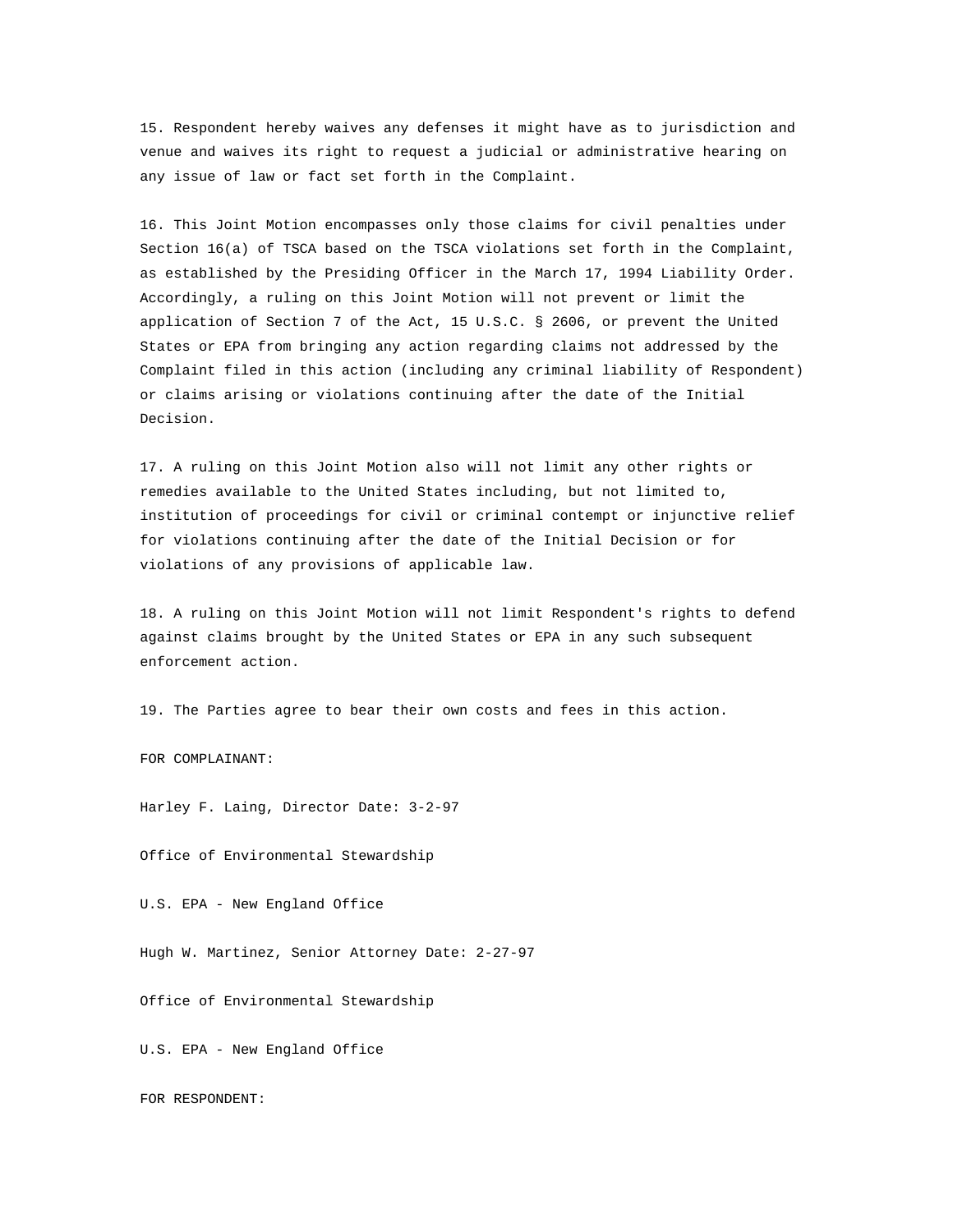James M.Davenport Date: 2-12-97

Davko, Inc.

4 Ridgewood Street

Danbury, CT 06801

Robert G. Kovacs Date: 2-14-97

Davko, Inc.

Paul B. Kovacs Date: 2-12-97

Davko, Inc.

 $^2$  Note that Count XI alleges Respondent's failure to mark a PCB transformer but that, based on information provided by Respondent after issuance of the Complaint, EPA has determined it appropriate to drop Count XI. Count XI was dismissed by the Presiding Officer in the Liability Order.

Attachment B

# Order Granting Motion

for Partial "Accelerated Decision"

March 17, 1994

UNITED STATES ENVIRONMENTAL PROTECTION AGENCY

In the Matter of

DAVKO, INC. Docket No. TSCA-I-92-1058

Respondent Judge Greene

### **ORDER GRANTING MOTION FOR PARTIAL "ACCELERATED DECISION"**

This matter arises under Section 16 (a) of the Toxic Substances Control Act ("TSCA," or "the Act"), 15 U.S.C. §2615(a), which provides for the assessment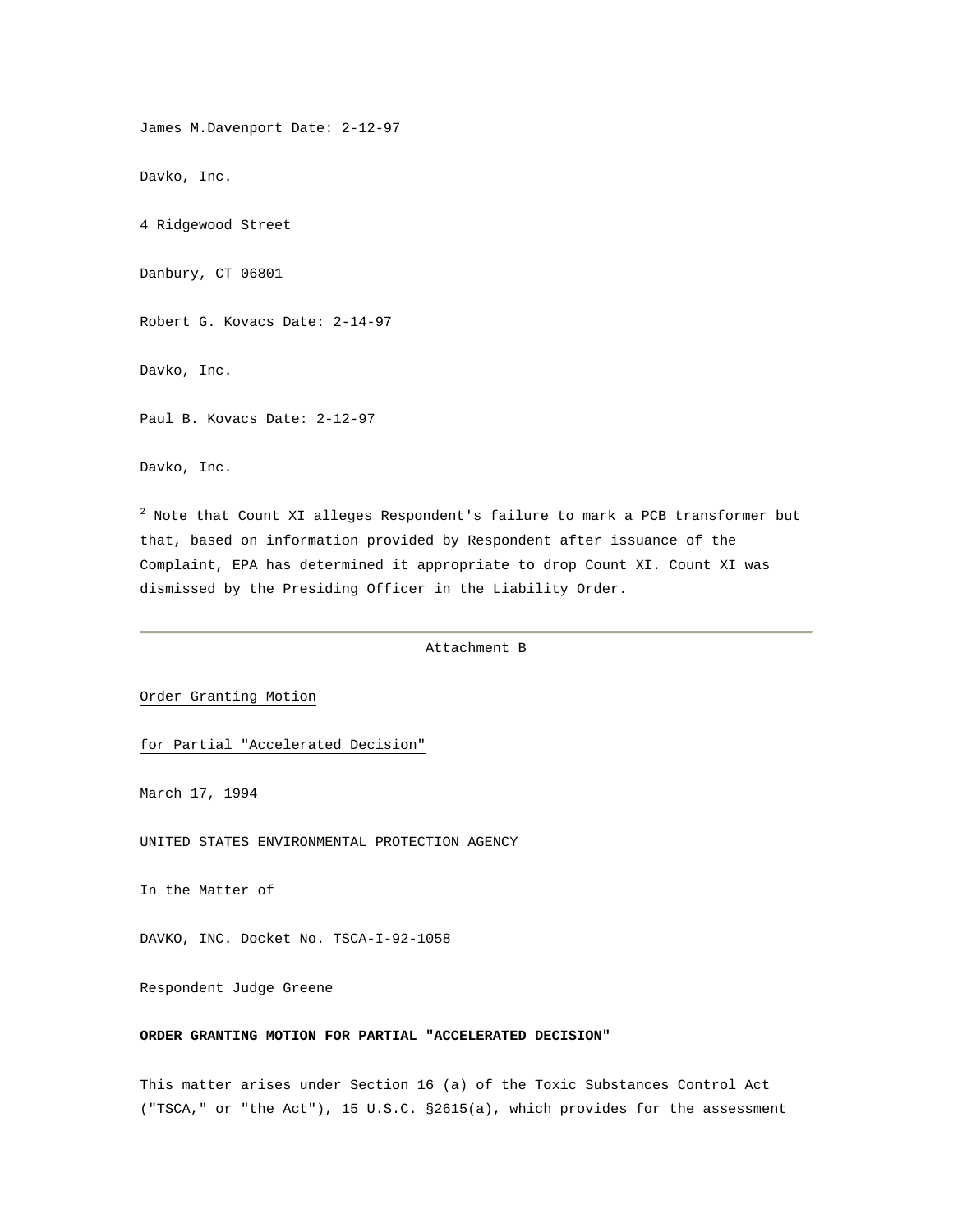of civil penalties for violations of Section 15 of TSCA (15 U.S.C. §2614) and duly promulgated regulations in an amount not to exceed \$25,000 per day for each such violation.<sup>1</sup>

The complaint charged respondent with eleven violations of 40 C.F.R. Part 761, which sets forth regulations pertaining to the manufacture, processing, distribution in commerce, inspection, use prohibitions, marking, disposal, and recordkeeping in connection with polychlorinated biphenyls ("PCBs") ,  $^2$  based upon inspections of respondent's facility on November 26 and November 29, 1991. The inspections allegedly revealed that respondent had violated the use, recordkeeping, disposal, and marking requirements of the PCB regulations with respect to five PCB transformers<sup>3</sup> in use at respondent's facility in that respondent had failed to repair or replace the transformers, all of which were leaking to the extent that PCBs were running off or were about to run off (Counts I-IV) , in violation of 40 C.F.R. § 761.30 (a) (1) (x) ; had improperly disposed of PCBs in that the spills at 50 or more parts per million [ppm] from the transformers had not been cleaned up promptly, in violation of 40 C.F.R. §§ 761.20 and 761.60(a), based upon § 761.60(d) (see Counts V - VIII]; had failed to prepare annual reports and other documents as required by 40 C.F.R. § 761.180(a) [Counts IX, X]; and had failed to mark one of the transformers as required at 40 C.F.R. § 761.40 (c) (1) [Count XI] . A civil penalty of \$86,000 for the eleven charges was proposed by complainant. In its answer to the complaint, respondent denied that it had violated the regulations as alleged, and indicated that it would "leave(s) complainant to its proof" with respect to certain allegations in each of the counts.  $^4$  Affirmative defenses going to the manner in which the proposed penalty was calculated with respect to the transformers, all of which are asserted to be in the same building, were set forth, but these need not be considered in connection with the present motion.<sup>5</sup>

The parties have been unable to settle. Pretrial exchange was made according to schedule. Thereafter, complainant moved for partial "accelerated decision" as to Counts I - X, asserting that no genuine issue of material fact exists with respect to those counts and that complainant is entitled to judgment as a matter of law. <sup>6</sup> Complainant also indicated that it would seek to withdraw Count XI, in view of information provided by respondent.

The motion for partial "accelerated decision" is based upon complainant's contention that respondent's pretrial exchange, which was limited to various documents purporting to show respondent's financial position, raises nothing to place in issue any of the allegations of violations recited in the complaint. In view of this contention, and because respondent did not file a response to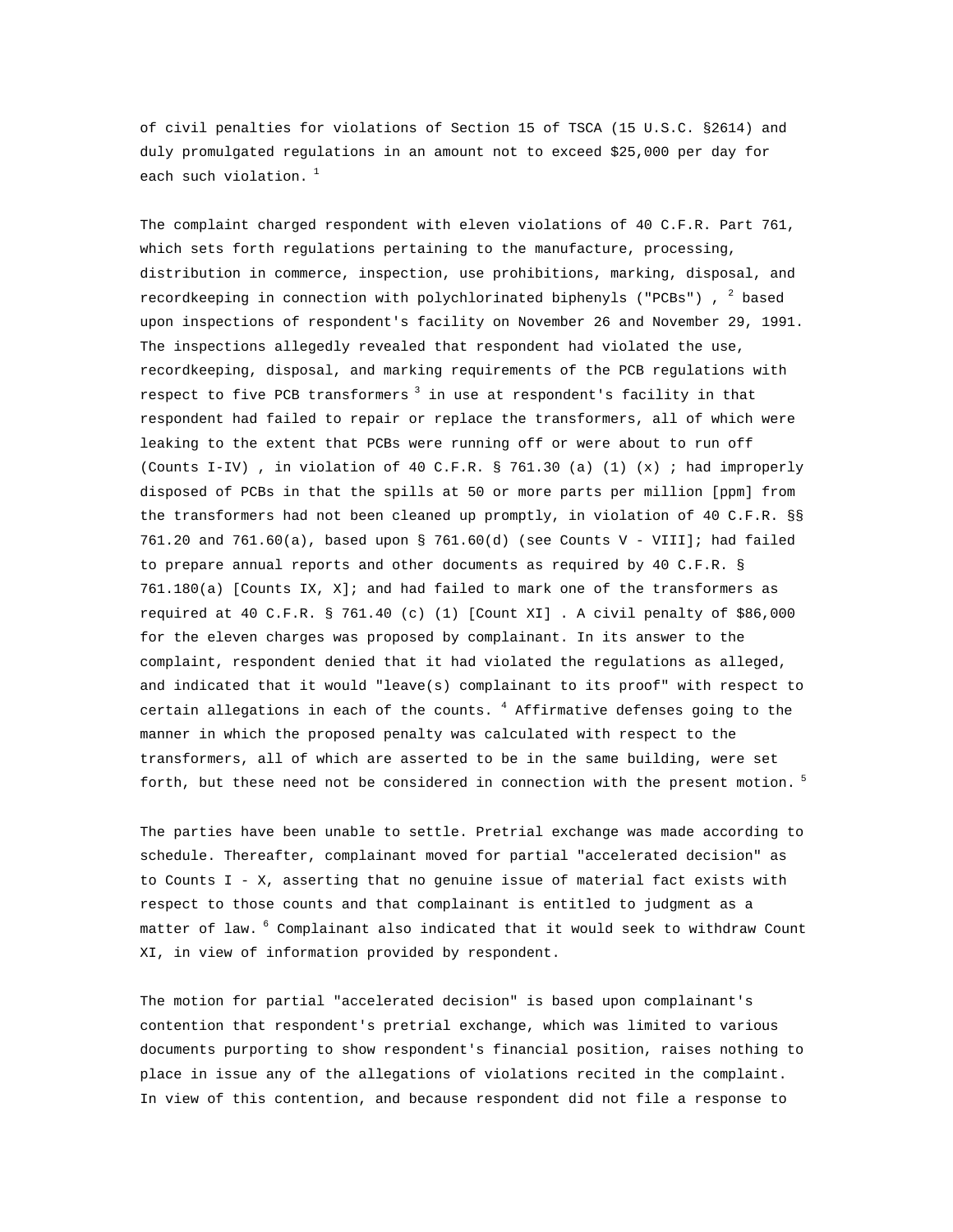the motion, respondent was given additional time to respond. <sup>8</sup> However, no response was received.

Complainant is correct in asserting that respondent has offered nothing beyond the answer to the complaint to place liability at issue. It is also true that respondent must do more than deny the charges in response to a motion for "accelerated decision" (summary judgment) as to liability in order to avoid a decision in complainant's favor with respect to recitations in the complaint other than those regarding the penalty. <sup>9</sup> And while respondent's answer does offer various conclusory allegations in response to some of the charges  $^{10}$ , nothing in the way of supporting evidence has been brought forth. This requires "hard evidence of a material factual dispute; the opposition cannot be 'conjectural or problematic (but) must have substance.'"  $^{11}$ 

Accordingly, complainant's motion for partial accelerated decision as to Counts I through X must be granted.

#### **FINDINGS OF FACT AND CONCLUSIONS OF LAW**

1. Respondent is a corporation operating under and pursuant to the laws of the State of Connecticut. It has a facility located at 707 Danbury Road, Ridgefield, Connecticut.  $^{12}$  Respondent is a "person" as defined in the Act and implementing regulations, and is subject to the requirements of the Act.

2. Respondent has five "PCB transformers," as that term is defined at 40 C.F.R. § 761.3. One of the transformers is located in a fenced-in area of a building in respondent's facility referred to in the complaint as "Substation A;" another of the transformers is located in an area of respondent's facility referred to in the complaint as "Substation B;" another of the transformers is located in an area identified in the complaint as "Substation C;" and two of the transformers are located in an area of the facility referred to in the complaint as the "Transformer and Main Switchgear Room."  $^{13}$ 

3. On November 26 and November 29, 1991, when respondent's facility was inspected, all five transformers were leaking to the extent that PCBs were running off or were about to run off the external surfaces of the tranformers.  $14$  Respondent failed to repair or replace the leaking transformers, in violation of 40 C.F.R. §761.30 (a) (1) (x).

4. Spills or other uncontrolled discharge of PCBs of 50 ppm or greater constitute "disposal" of PCBs, 40 C.F.R. § 761.60(d). PCBs at concentrations of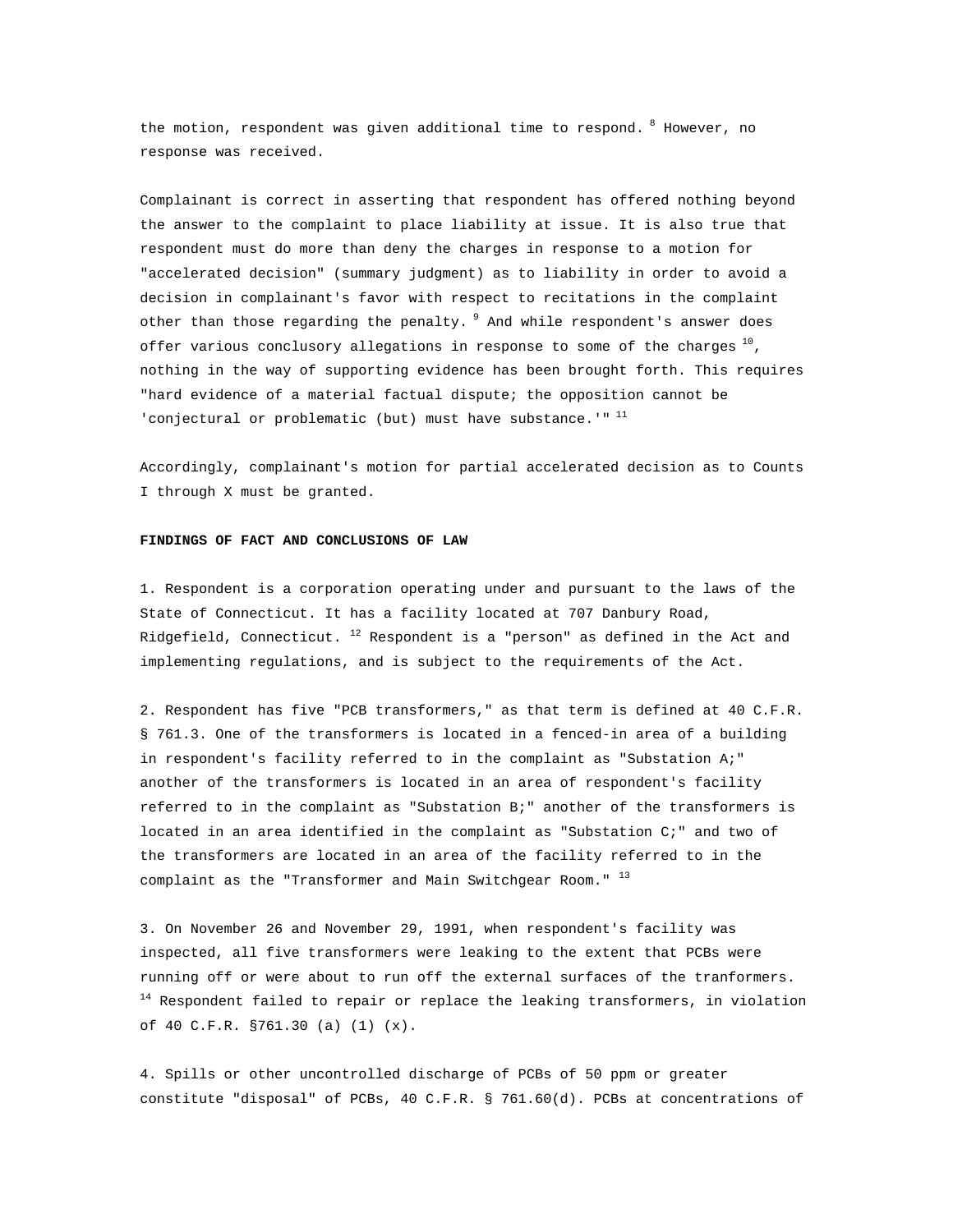50 ppm or greater must be disposed of in accordance with PCB regulations, 40 C.F.R. § 761.60 (a) . The spills from respondent's transformers, observed during the inspections on November 26and 29, 1991, $^{15}$  constitute disposal of PCBs. Respondent disposed of PCBs improperly by spilling PCBs at or above 50 ppm from the PCB transformers located in Substations A, B, C, and in the Transformer and Main Switchgear Room. Respondent failed to initiate proper clean up, in accordance with the PCB Spill Cleanup Policy set forth at 40 C.F.R. Part 761, Subpart G. Accordingly, respondent violated the requirements of 40 C.F.R. §§ 761.20and 761.60.

5. Respondent failed to prepare a written annual document log for the calendar year 1990 and failed to make that annual document log available for inspection by authorized EPA representatives,  $^{16}$  in violation of 40 C.F.R. § 761.180(a) during November 21 and November 26, 1991, inspections.

6. Respondent having violated 40 C.F.R. §§ 761.30(a)(1)(x), 761.20, 761.60, and 761.180 (a), which violations in turn constitute violations of 15 U.S.C. § 2614 (section 15 of the Act) , respondent is liable for civil penalties in accordance with 15 U.S.C. § 2615(a), section 16 of the Act.

## **ORDER**

It is hereby ordered that the parties shall confer for the purpose of attempting to reach an agreed disposition as to the issue of the appropriate penalty to be assessed herein for the violations found.

Accordingly, they shall report upon the progress of their effort during the week ending April 15, 1994.

And it is further ordered that Count XI of the complaint shall be, and it is hereby, dismissed with prejudice.

Administrative Law Judge

Washington, D. C.

March 17, 1994

 $^1$  Section 16(a) of TSCA, 15 U.S.C. §2615(a), provides that "(A) ny person who violates a provision of section 2614 [section 15] of this title shall be liable to the United States for a civil penalty in an amount not to exceed \$25,000 for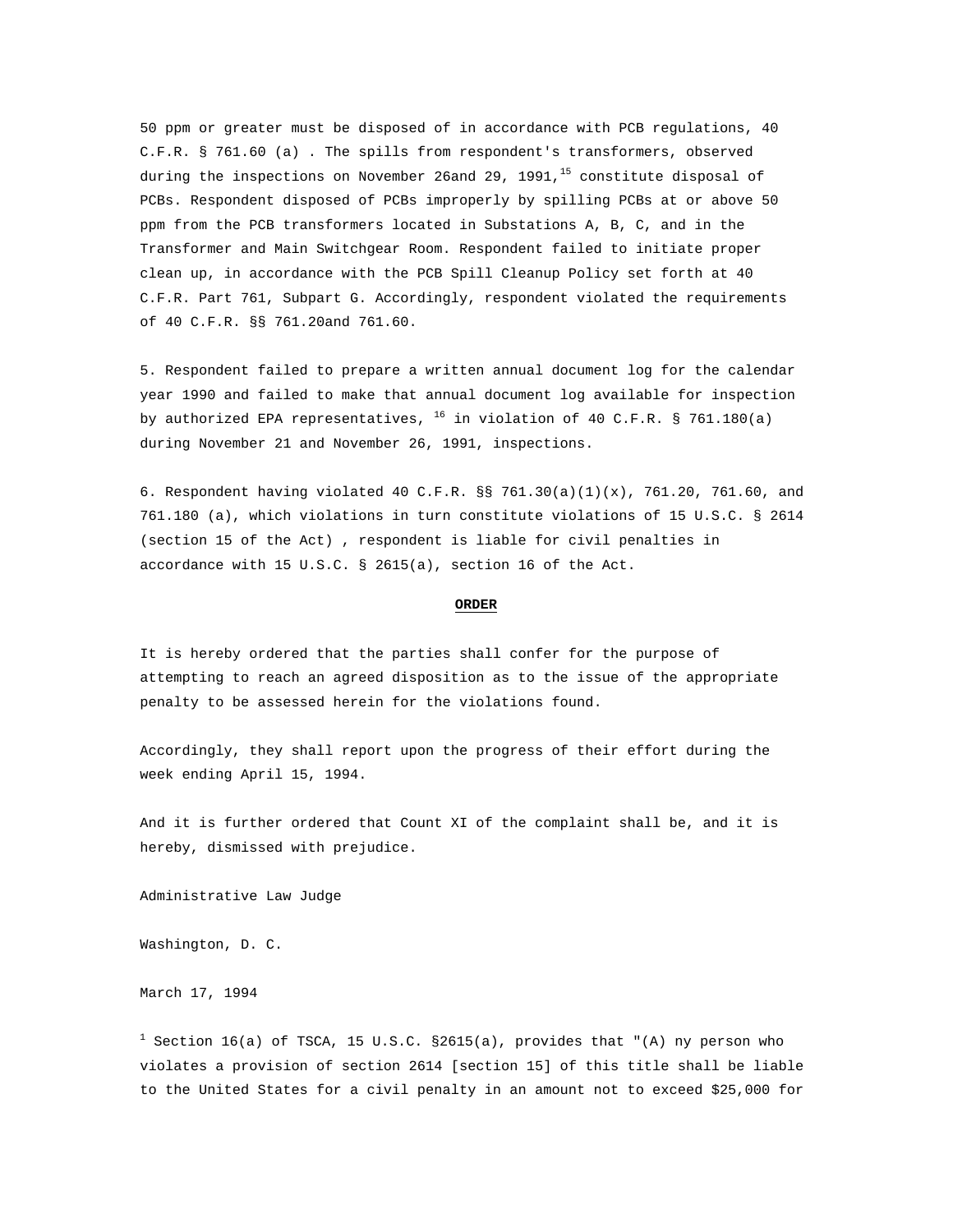each such violation. Each day such a violation continues shall, for purposes of this subsection, constitute a separate violation of section 2614 of this title."

Section 15 of TSCA, 15 U.S.C. §2614, provides that it shall be ".... unlawful for any person to..... fail or refuse to comply with....any rule promulgated or order issued under section 2604 (section 6 of TSCA) of this title...."

 $^2$  These regulations were promulgated pursuant to section 6 of the Act, 15 U.S.C. § 26005, on February 17, 1978, and May 31, 1979. See 43 **Federal Register** 7150 and **44 Federal Register** 31514.

 $3$  "PCB transformer" is defined at 40 C.F.R. § 761.3 as "  $\ldots$  . any transformer that contains 500 ppm [parts per million] PCB or greater".

4 Respondent's **Answer and Request For Hearing**, at 4 - 8.

<sup>5</sup>**Id**. at 8-11.

<sup>6</sup>**Complainant's Motion and Supporting Memorandum for Partial Accelerated Decision as to Liability on Counts I through X**, December 6, 1993.

<sup>7</sup> **Id.** at 1.

<sup>8</sup> **Order Granting Extension of Time in Which to Respond**, January 11, 1994,

9 See **Griggs-Ryan v. Smith,** 904 F. 2d 112, 115-116 (lst Cir., 1990). Parties may not rest upon their pleadings; and evidence which is merely colorable, or is not significantly probative will not preclude summary judgment. **Id.** at 115, citing **Anderson v. Liberty Lobby, Inc**., 477 U.S. 242, 249-250, (1986).

 $10$  For instance, ¶56 of the Answer asserts that with respect to the transformer that is the subject of Counts I and V, a drip pan was present both before and after the inspection. **Answer,** at 8.

<sup>11</sup>**Griggs-Ryan v. Smith** at 115, citing **Mack v. Great Atlantic and Pacific Tea Co.,** 871 F. 2d 179, 181 (lst Cir. 1989).

<sup>12</sup> **Complaint and Notice of Opportunity for Hearing,** at 1.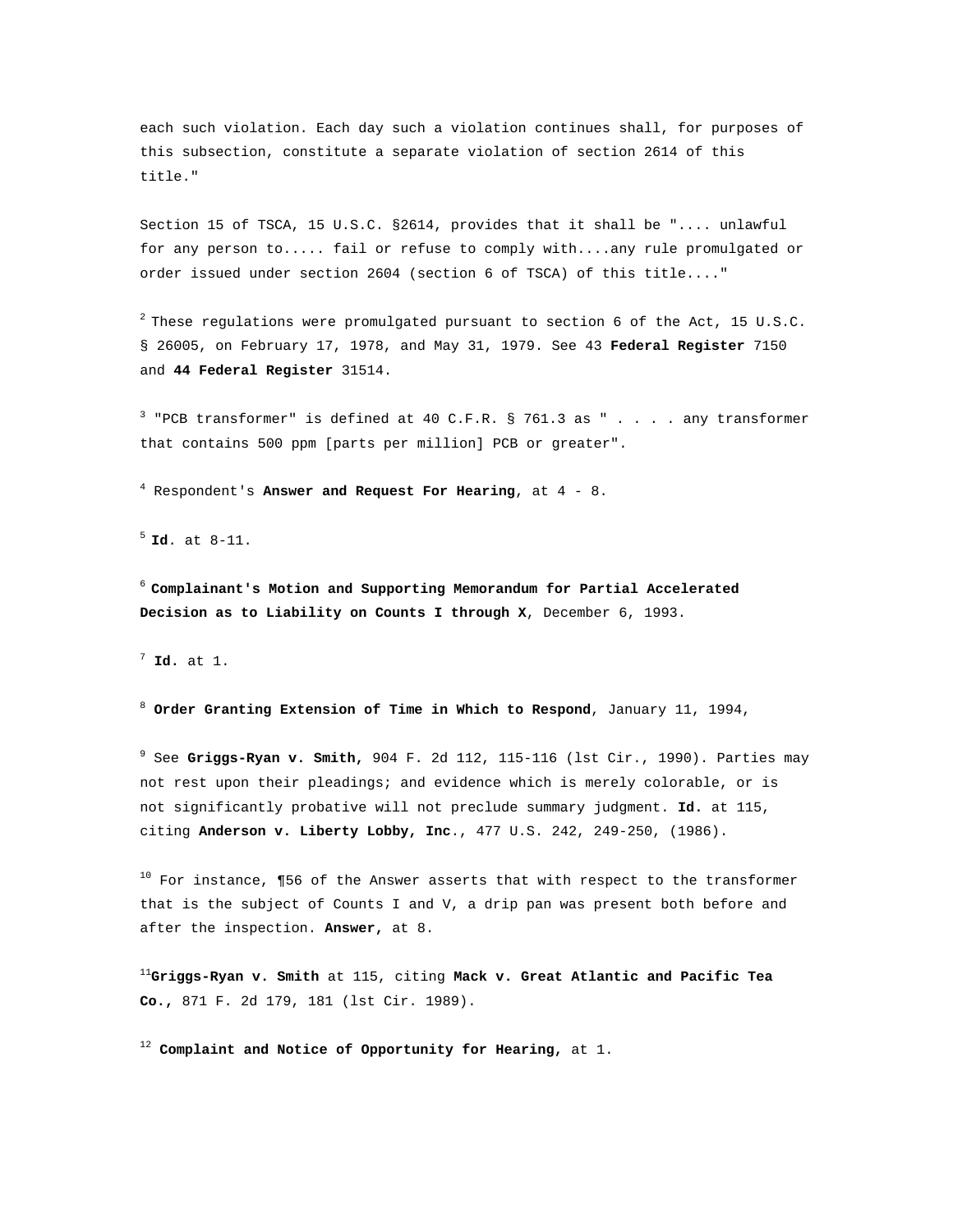13 Complainant's pretrial exchange exhibit 1, at 1 - 3. **Complaint and Notice of Opportunity for Hearing,** at 2.

 $14$  Complainant's pretrial exchange exhibit 1, at (unnumbered) page 3.

<sup>15</sup> **Id,** at 3-4.

<sup>16</sup> **Id.** at 3-4.

# CERTIFICATE OF SERVICE

I hereby certify that the original of this Order was sent to the Regional Hearing Clerk and copies were sent to the counsel for the complainant and counsel for the respondent on March 17, 1994.

Shirley Smith

Legal Staff Assistant

for Judge J. F. Greene

NAME OF RESPONDENT: Davko, Inc.

DOCKET NUMBER: TSCA-I-92-1058

Ms. Linda D'Amore

Regional Hearing Clerk

Region I - EPA

JFK Federal Building

Boston, MA 02203-2211

Hugh W. Martinez, Esq.

Office of Regional Counsel